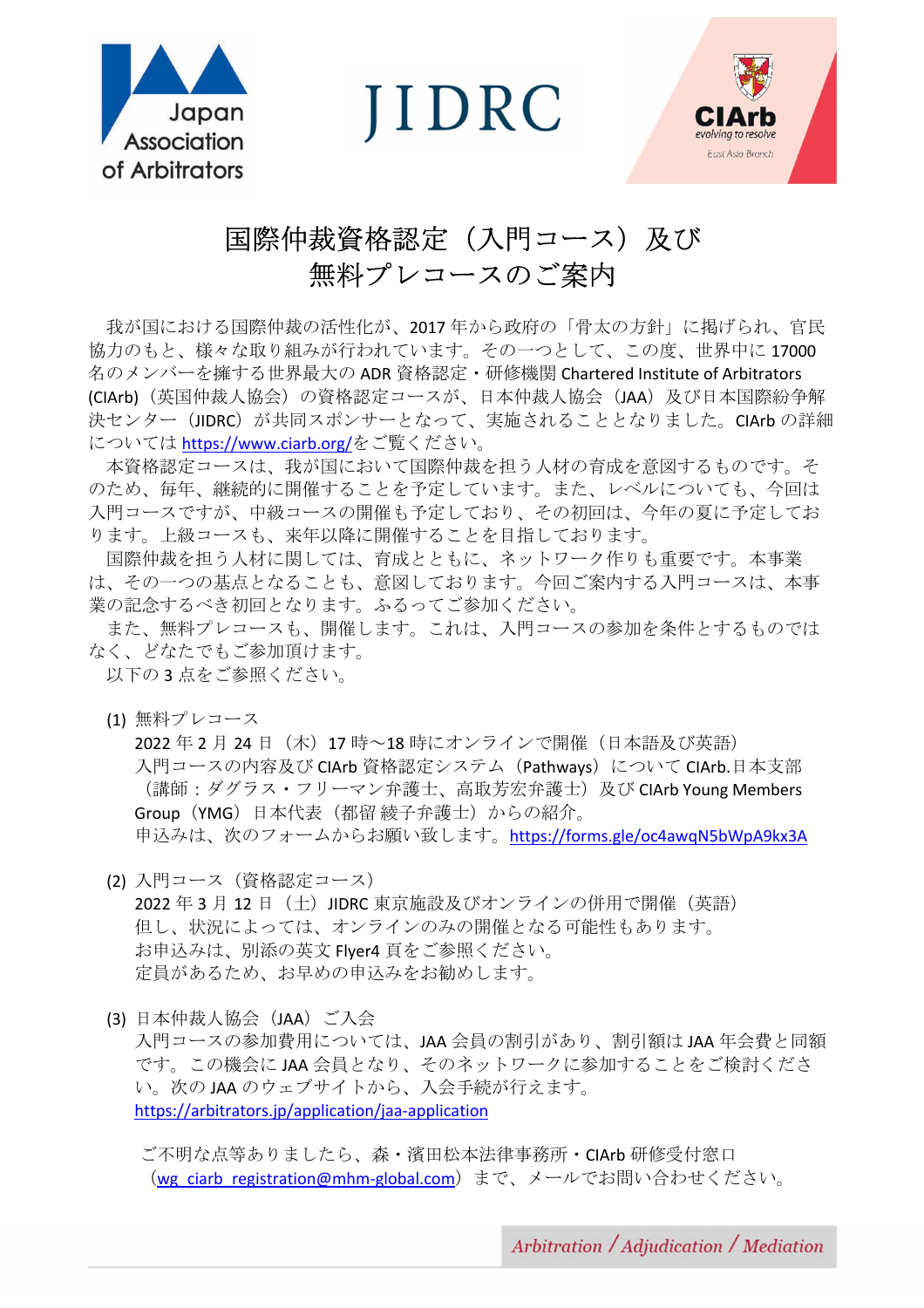

JIDRC



# **Chartered Institute of Arbitrators (CIArb) East Asia Branch, Japan Chapter**

**Presents:** 

# **With the joint sponsorship of Japan Association of Arbitrators (JAA) and Japan International Dispute Resolution Center (JIDRC)**

# **INTRODUCTION TO INTERNATIONAL ARBITRATION**

# 12 March 2022 (Sat)

Venue: Japan International Dispute Resolution Center (JIDRC) 5th Floor, Toranomon Hills Business Tower 1-17-1 Toranomon, Minato-ku Tokyo 105-6405, Japan

The Japan Chapter of the CIArb East Asia Branch ("CIArb EAB") will conduct the Introduction to International Arbitration course. Headquartered in London, CIArb is dedicated to promoting and facilitating worldwide the resolution of disputes using alternative dispute resolution methods and has enjoyed a worldwide reputation for its delivery of training, education and qualification in the field of private dispute resolution. This course is jointly sponsored by the Japan Association of Arbitrators (JAA) and Japan International Dispute Resolution Center (JIDRC).

This course is a 1-day lecture and assessment course to obtain the CIArb's Associate designation (ACIArb). This course offers foundational knowledge in international arbitration for those new to the field and provides a solid beginner's understanding to enable further progression into the Pathway Courses offered by CIArb. The number of candidates is limited to 50.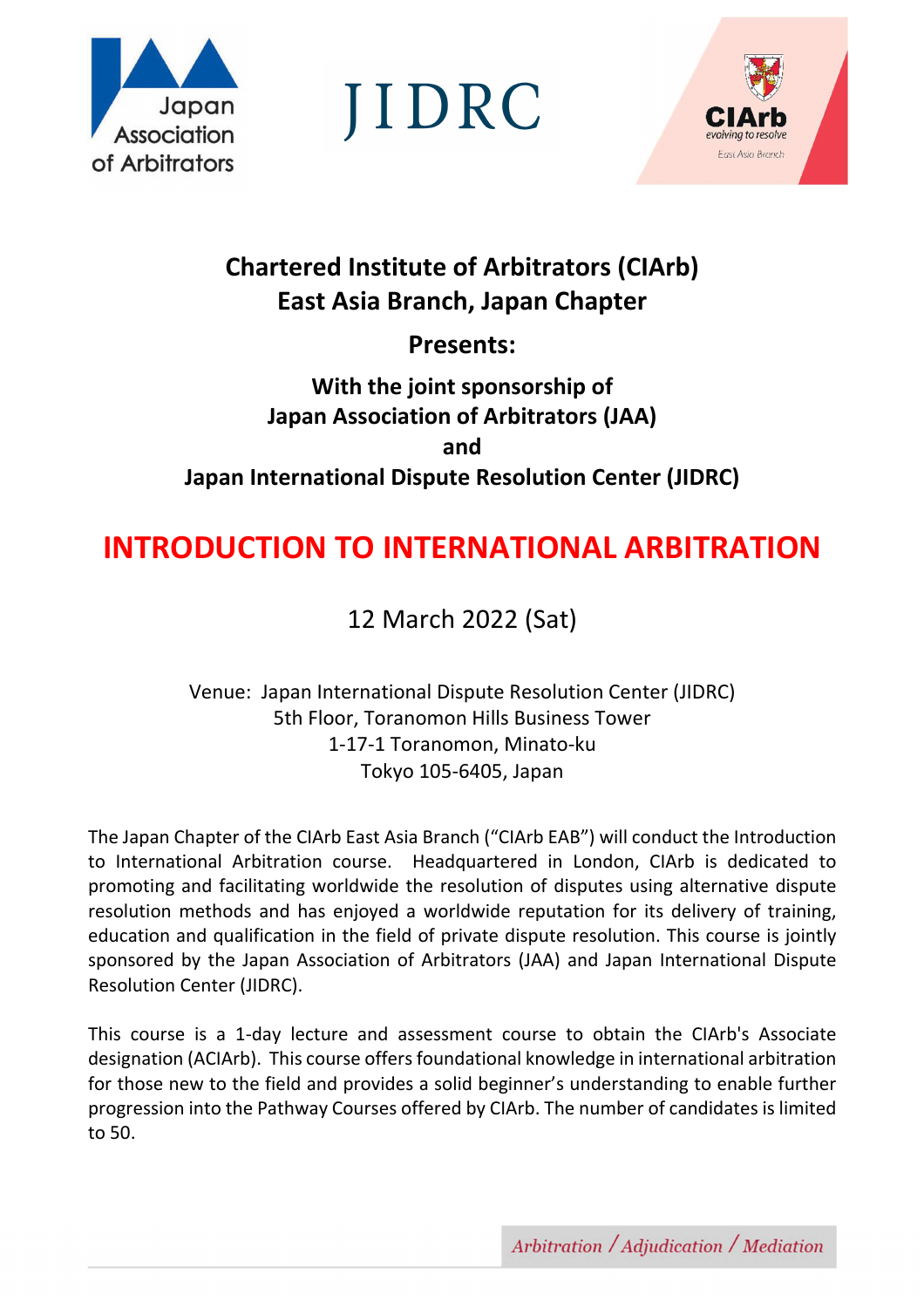Please note that the course is planned to be held in a hybrid video/in-person format at the above location, with faculty providing the lecture via video-link. Unless a candidate expressly chooses to participate in-person at the time of registration, the candidate will be deemed to participate online. We may convert to a full online format depending on the COVID situation at the time.

Details of the course are as follows:

# **What is the aim of the module?**

To provide an understanding of the general principles of international (i.e., non-domestic) arbitration and its relationship to other dispute resolution processes. The course will provide candidates with an introduction to the legal framework of, and good practice and procedure in, international arbitration.

# **What are the learning outcomes?**

On successful completion of this course candidates will be able to:

- Understand the background to international arbitration.
- Describe the process and procedure of international arbitration.
- Understand international arbitration in the context of other forms of dispute resolution.

# **What is covered within the syllabus?**

- Comparison of dispute resolution procedures.
- Fundamental principles of the international arbitration process.
- The UNCITRAL Model Law and Arbitration Rules.
- Arbitration rules: institutional and ad hoc agreements.
- Arbitration procedures: documents only and oral hearings.
- The legal framework: the importance of the seat, the New York Convention, procedural laws, and procedural rules.
- The arbitration agreement.
- Commencement of the arbitration.
- An arbitrator's jurisdiction and powers.
- The arbitration process: obligations of the tribunal, responsibilities, and obligations of the parties.
- Managing the arbitration process: communications, preliminary meeting, interlocutory matters, dealing with factual and opinion evidence and disclosure of documents including introduction to the IBA Guidelines.
- Presenting the claim and the defence: alternative methods.
- Procedure at a typical hearing, including contrasting common and civil law jurisdictions.
- Costs and interest: alternative approaches in different jurisdictions.
- Essentials of an enforceable award.

# **How is the programme delivered?**

The course is delivered entirely in English over 1 day on 12 March 2022 between 9:30 am – 5:00 pm Japan time.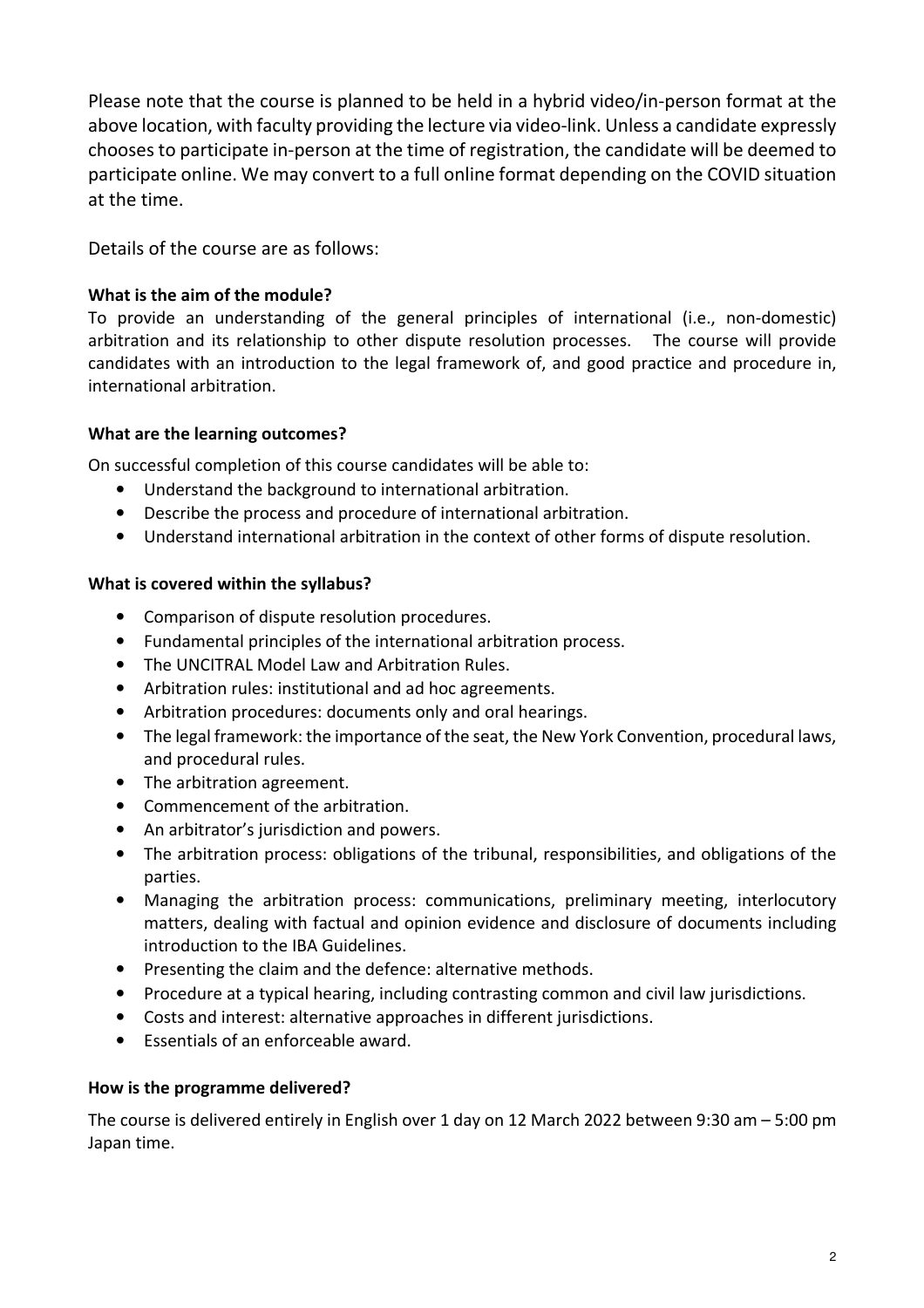## **How will I be assessed?**

Candidates on the course are expected to sit the online multiple-choice assessment. Candidates will be given login details to access the online platform and then have 28 days to complete the assessment, with three attempts during that time to complete it. The questions will be based on the contents of the CIArb Introduction to International Arbitration course workbook. The assessment is comprised of 60 questions selected randomly from a pool. To pass the assessment you will need to achieve a score of 55% (33 marks). You will receive your result immediately after submitting your assessment. Upon passing, you will see the option to print out a certificate confirming that you have passed.

Upon successful completion, learners will be eligible to apply for Associate membership of CIArb. Find out about the benefits of Associate membership (https://www.ciarb.org/membership/benefits-of-membership/).

# **What are the entry requirements?**

There are no entry requirements. The course is intended for candidates who:

- are new to the field of international arbitration.
- wish to learn more about international arbitration and its benefits to users.
- wish to become an Associate member of CIArb.

## **What is the course fee and what does it include?**

The course fee is JPY30,000. The fee includes registration on the course, the first attempt at the assessments and study materials. A discounted rate of JPY25,000 is available for Japanese Judicial Apprentices (*Shiho-shushusei*) of up to 10 participants. A discounted rate of JPY20,000 is available for JAA members.

## **How do I make payment?**

All bank charges are to be borne by the remitting party.

## **What happens when I register for the course?**

Upon successful registration on the course, candidates will receive confirmation they are booked on the course. Joining instructions and course materials will be sent to candidates prior to the course start date by email. Candidates will be provided with an electronic copy of a Workbook to assist them with their studies together with a suggested reading list.

## **What is CIArb's policy on cancellation of courses?**

CIArb reserves the right to cancel or change the date, venue or content of programmes and the names of speakers, lecturers and tutors. Candidates will be provided with adequate notice of any change. If the Institute has to cancel a course, candidates will be provided with a full refund or the opportunity to transfer their registration to the next course. Should a candidate wish to cancel his or her registration of a course, notification must be received in writing by 26 February 2022. If a candidate fails to give such notice, CIArb may apply a cancellation charge of 50% of the course fee or such other amount as it may in its sole discretion determine.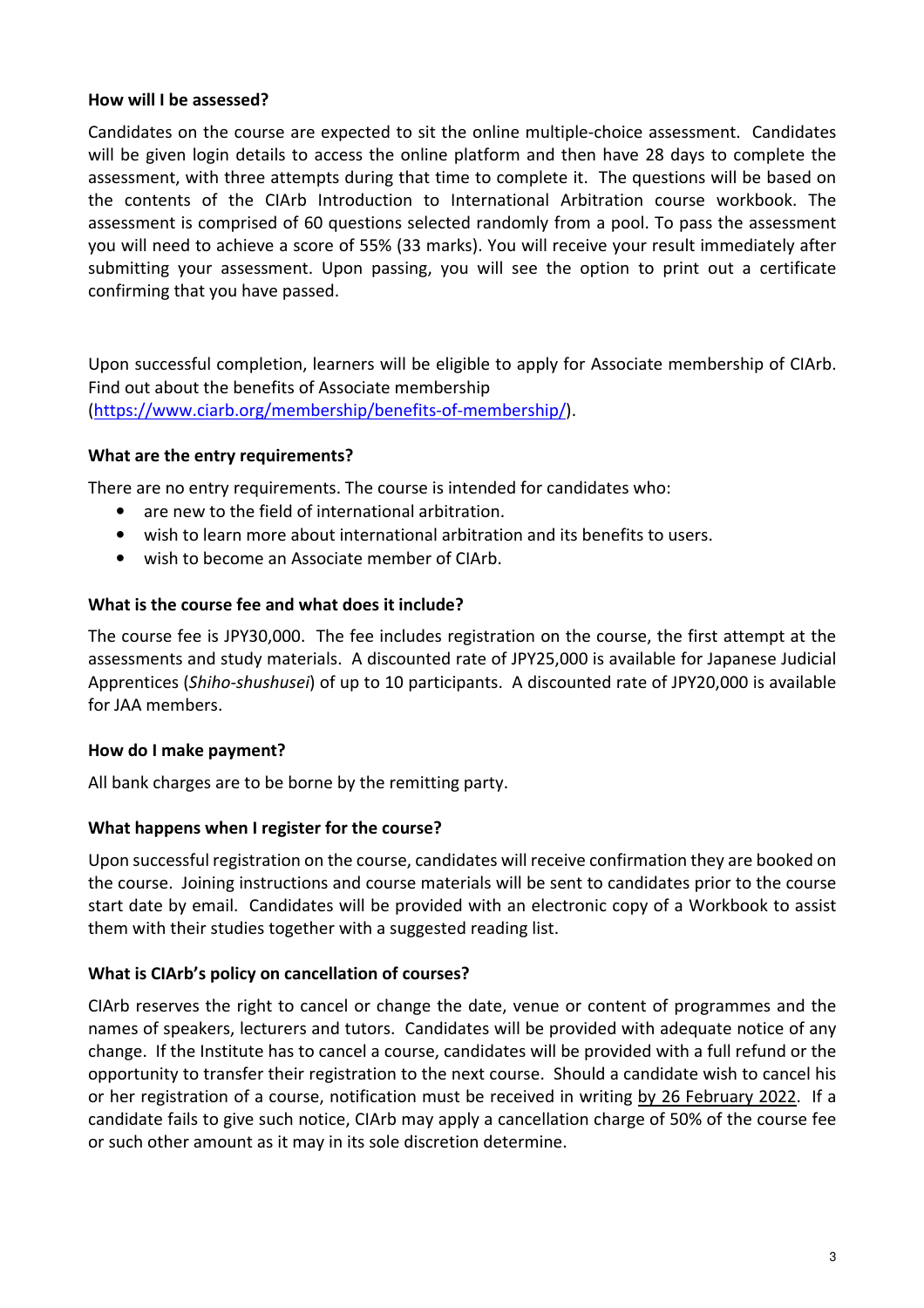## **What is my next step when I complete the course?**

On successful completion of this programme, candidates:

- will be awarded an Introductory Certificate
- may progress onto Module 1 of the International Arbitration Pathway
- will be eligible to apply for Associate grade of CIArb, and (i) take advantage of a range of educational and professional benefits and (ii) be able to use the post-nominal, ACIArb

# **How do I register?**

To reserve your place, please complete your registration via Google Form (https://forms.gle/XQgQJ1tLccKo1V619) and make a wire transfer to the following account within one week from submission of the Form:

| Bank Name:           | MUFG Bank, LTD.                                 |
|----------------------|-------------------------------------------------|
| Branch Name:         | Toranomon Branch (Branch Code: 041)             |
|                      | Account Number: 0710786 (Ordinary Account)      |
| <b>Account Name:</b> | CIArb Japan Chapter Convener Douglas K. Freeman |

(in Japanese)

| 銀行名:  | 三菱UFJ銀行                        |  |  |
|-------|--------------------------------|--|--|
| 支店名:  | 虎ノ門支店(店番:041)                  |  |  |
| 口座番号: | (普)0710786                     |  |  |
| 口座名義: | シーアイアルブジャパンチャプター ダグラス ケイ フリーマン |  |  |

**Please note that information you provide when registering for this course can be used in accordance with CIArb's Terms and Privacy Policy (https://www.ciarb.org/media/2161/ciarbdata-privacy-notice-may-2018.pdf).** 

**FOR INQUIRES:** 

**Mori Hamada & Matsumoto CIArb Training Reception Desk**  Email: wg\_ciarb\_registration@mhm-global.com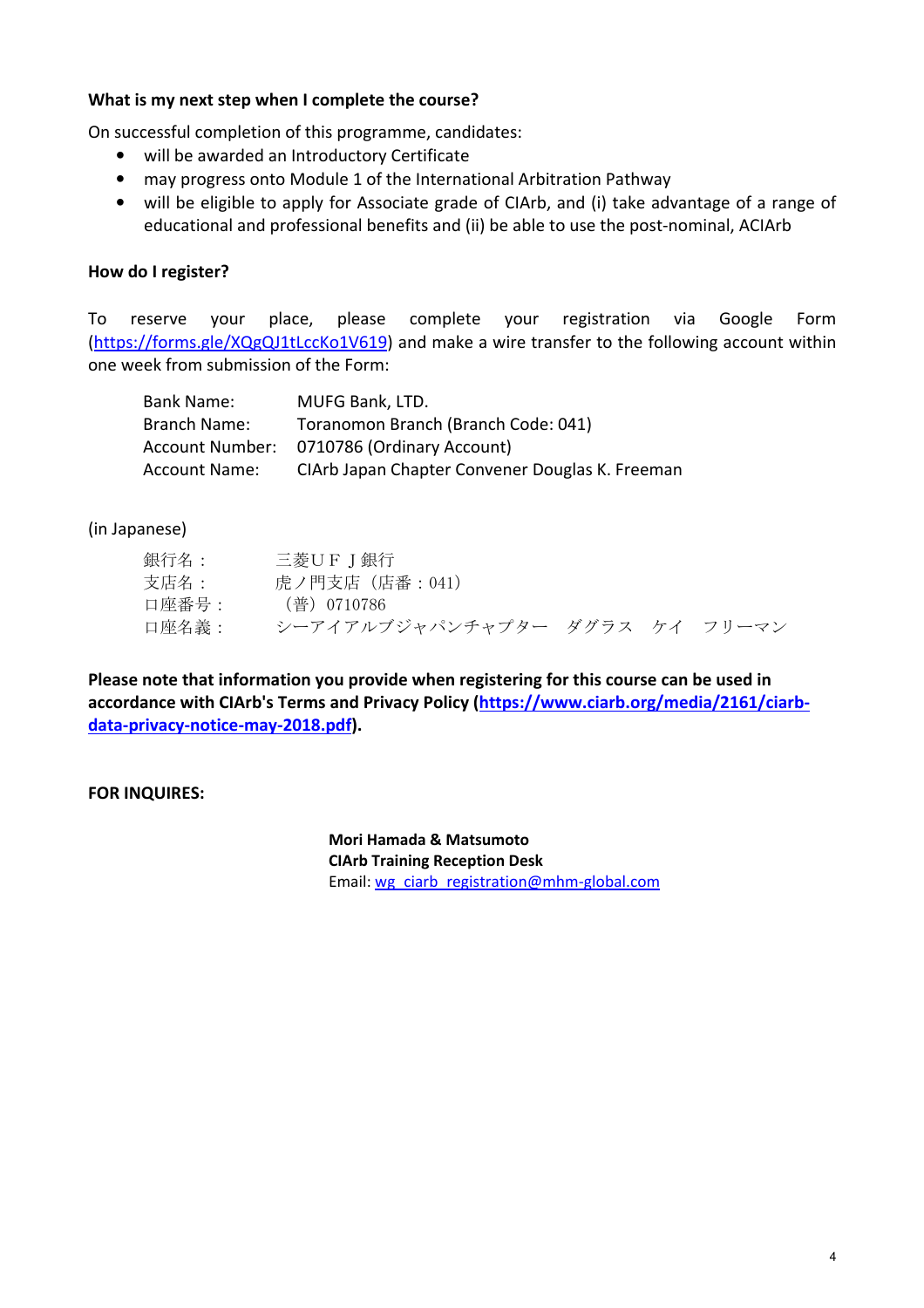# **ABOUT THE FACULTY**

## **Course Director**

## **Glenn Haley C.Arb, FCIArb CIArb East Asia, Regional Chair**

### **Bryan Cave Leighton Paisner LLP (Hong Kong)**

Glenn is a Chartered Arbitrator and a past Branch Chairman of the East Asia Branch of CIArb. He has lived and worked in Asia for the past 30+ years. He regularly teaches arbitration courses for CIArb. Glenn specialises in arbitration and dispute resolution, with particular emphasis in relation to construction and engineering, infrastructure, international trade and commercial issues.

### **Faculty**

## **Paul Barrett LLB, FCIArb, FRICS, FCIOB, FHKIS CIArb East Asia, Trustee and Regional Pathways Leader**

#### **Pacific Chambers (Hong Kong)**

Paul is a Chartered Arbitrator and Barrister based in Hong Kong practicing in a wide range of domestic and international arbitration and adjudication disputes. He is the previous Chairman of the East Asia Branch and has served on the Branch committee for 20 years. He is a Member of the CIArb Board of Trustees and Regional Pathways Leader.

### **Douglas Kenji Freeman FCIArb**

**CIArb Japan Chapter, Chair** 

#### **Freeman Law Office**

Doug is an experienced international arbitrator, having the unique background of being dually qualified as a Japanese *bengoshi* and New York lawyer. With experience and knowledge of both jurisdictions, Doug has conducted ICC and JCAA arbitrations in both English and Japanese. Doug studied law at the Tokyo University, Faculty of Law and Columbia Law School (J.D.). After working for Sullivan and Cromwell, LLP in New York and Tokyo, he started his independent practice in Tokyo in 2007. Doug is a Fellow of the Chartered Institute of Arbitrators (CIArb) and currently serves as Chair of CIArb Japan Chapter. He is also a Member of the JCAA Procedural Advisory Committee.

#### **Yoshihiro Takatori FCIArb**

#### **CIArb, Japan Chapter, Convener**

#### **Kasumigaseki International Law Office (Tokyo)**

Yoshihiro (Yoshi) Takatori is an attorney qualified in Japan and New York. Yoshi handles crossborder dispute resolution, including international arbitration/mediation and multi-jurisdictional litigation. He is listed as a recommended arbitrator for the Japan Commercial Arbitration Association (JCAA), SIAC's Panel of Arbitrators and KCAB, as well as a mediator on SIMC's list. He serves key positions in the international arbitration field, including as executive director for the Japan Association of Arbitrators (JAA) and Japan Institute for International Arbitration Research and Training (JIIART). He served as mediator for the very first mediation case under the COVID 19 joint protocol between SIMC and JIMC-Kyoto, which was successfully settled. On account of his efforts in education of arbitration practice, he was awarded as one of the Top 10 innovative lawyers in Asia Pacific by Financial Times. His academic background includes: 1992, qualified as Japanese lawyer; 1998 LL.M. Harvard Law School.